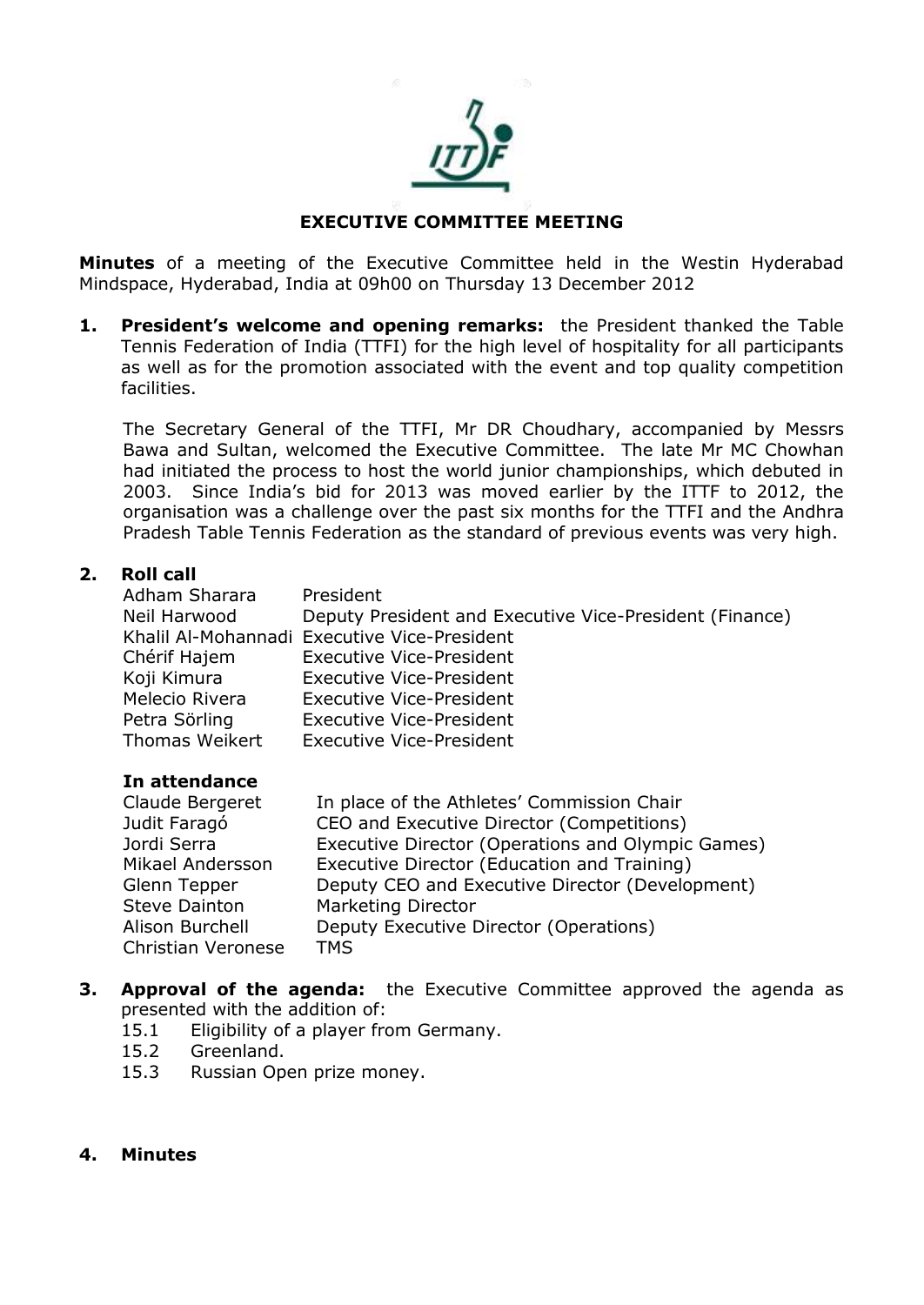- 4.1 Approval of the minutes of the previous meeting: the minutes of the meeting held on 28 September 2012 in Paris were confirmed and signed by the President.
- 4.2 Business arising from the minutes not otherwise covered by the agenda: there was no business arising from the minutes, which was not otherwise covered by the agenda.
- 4.3 Report and review of tasks from past EC meetings: the Executive Committee noted the report which had been circulated and that it would be updated with timelines and issued after each meeting for follow-up action.
- **5. Competitions:** the Executive Committee noted that:
	- 5.1 2012 World Junior Championships update:
		- The blue floor had worked very well and the standard of playing conditions was high.
		- The standard of the hotels was very high.
		- Despite a complex visa application process, all participants had received visas on time.
		- The media and television coverage was exceptional with extensive local and national coverage on all days and broadcasting to 29 countries.
		- The organising committee was producing a bulletin every 2 days.
		- The new team event playing format had worked well and the Junior Commission had decided to continue for the future.
	- 5.2 2013 World Championships update:
		- A 2-day inspection had been completed following a visit by TMS to meet potential television broadcasters.
		- The meetings had focused on administration issues (the prospectus and directives).
		- The organisers had sold 21 000 tickets so far.
		- All preparations were going well but transport may be a concern due to the high volumes of traffic in Paris and using 2 different halls for the first 2 days.
		- Space for meeting rooms and museum still had to be secured.
		- The visa application deadline for delegations had been fixed for 20 March 2013.
		- The visa interview deadline could not be fixed as each consulate had different timelines.
		- There may be criticism that there was provision for a small number of spectators in the second hall at the INSEP.
		- TMS had met "L'Equipe 21", the TV-channel which had been launched officially on 12 December 2012, which was a terrestrial and cable operation reaching 60 to 80% of the French population.
	- 5.3 2013 World Junior Championships:
		- Representatives from the Moroccan organising committee would be present in Hyderabad.
		- The main issue to be addressed was the lack of human resources.
	- 5.4 2013 World Tour update:
		- The status of the Harmony Open had to be confirmed once the World Tour sponsorship had been finalised.
		- The "Challenge Series" was similar to the Euro-Africa Circuit with events in Europe, Africa and Americas.
		- In the "Super Series", U21 events were optional for organisers.
		- Organisers could still offer hospitality packages, but the participation fee had to be the first and mandatory option with teams organising their own hospitality.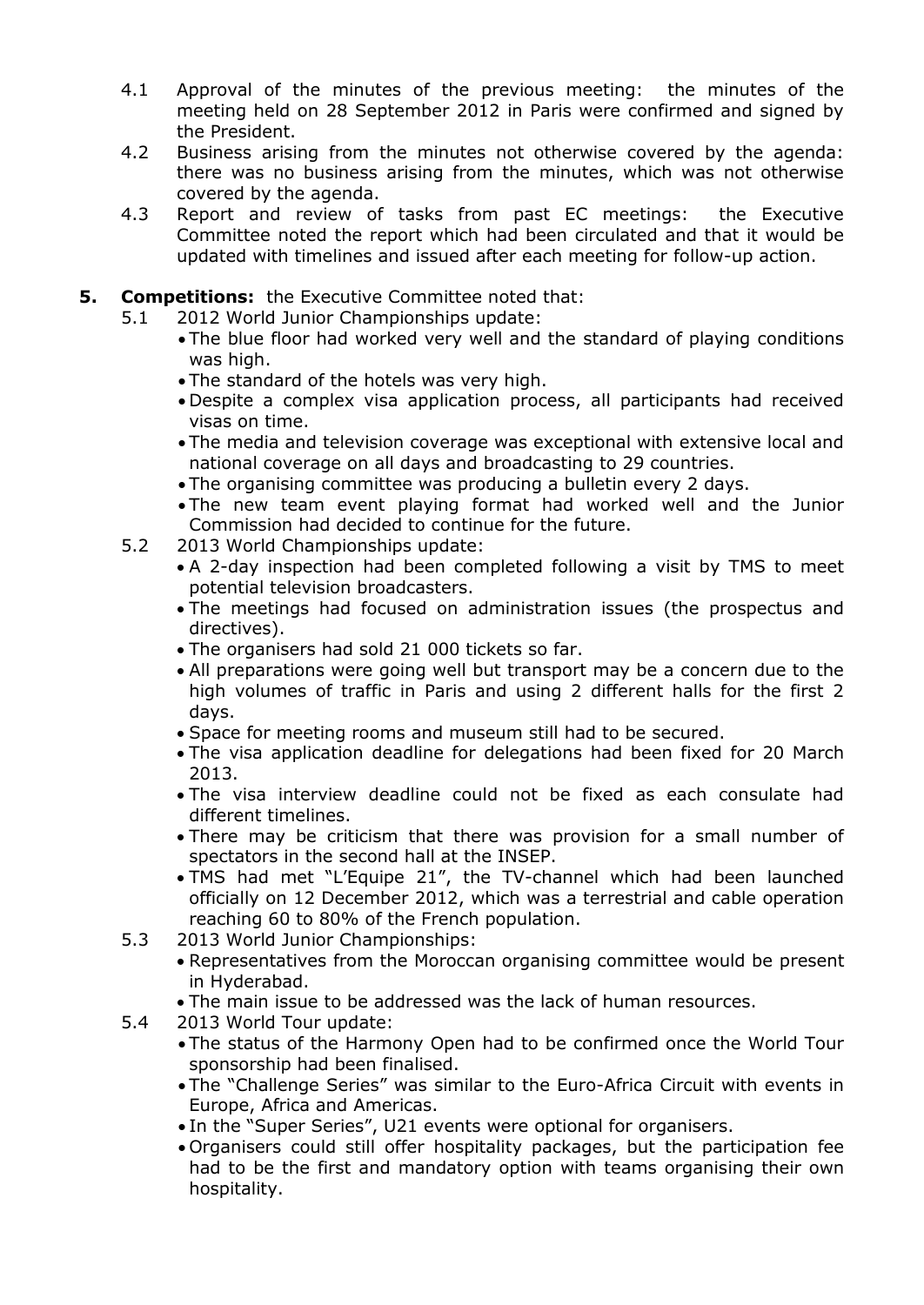- As in 2012, the Grand Finals would have US\$1m prize money and the total prize money for 2013 would be US\$2,5m.
- The prize money and the World Tour point allocation would reflect the different tiers.
- Confirmation of television coverage in the Challenge Series would assist TSA to finalise the TV sales packages.
- 5.5 2013 World Ranking system:
	- The recommendation of the Athletes' Commission had been included that the loser would lose 50% of the points, which would be won by the winner.
	- The bonus points awarded for the Super Series would be B2, for Major Series B3 and Challenge Series B4.
	- Compression may be necessary at the end of 2013.
	- A comparative system for ranking reflecting the system in 2012 and 2013 would be a useful analytical tool.
	- The flat penalty point deduction for no-shows would be valid for 12 months from the date of implementation.
	- In the groups, if a player withdrew as a result of injury or illness, no penalty points would be applied at the next match with a no-show.
- 5.6 2014 World Championships update:
	- The new playing system was being considered.
	- The new venues would be about 30 minutes travel time from the hotel.
	- 1 600 beds had been booked.
	- The first organising committee meeting would be held on 15 December 2012.
- 5.7 2014 World Junior Championships update: the same venue as the China vs. World Challenge match in Shanghai would be used.
- 5.8 Bid for 2016 World Championships: 2 bids from Malaysia and Sweden had been received and a site inspection would be organised in early 2013.

The Executive Committee asked the CEO to provide a comparison for the 2013 ranking system using the 2012 and 2013 criteria for win-loss of points.

# **2-EC-12-2012**

The Executive Committee approved the ranking default policy and the changes to the ranking system as proposed.

- **6. Image, Branding and Promotion:** the Executive Committee noted that:
	- The ITTF had made great strides with the integration of Facebook and Twitter in its operations but other aspects of promotion still had to be addressed.
	- Whitestone (UK) and Helios (USA) had presented proposals which would be given to the soon to be appointed Promotions Manager and the Marketing Director to develop an integrated proposal for ITTF.
- **7. Athletes' Commission report:** the Executive Committee noted that:
	- Following a meeting with players at the European Championships, a letter relating to wishes for the World Tour had been submitted:
		- o With an overall increase in prize money, the players requested that prize money should be paid from the  $1<sup>st</sup>$  round of the main draw equivalent in value to covering at least 3 days accommodation in a 4 star hotel.
		- o There should be more events with greater prize money.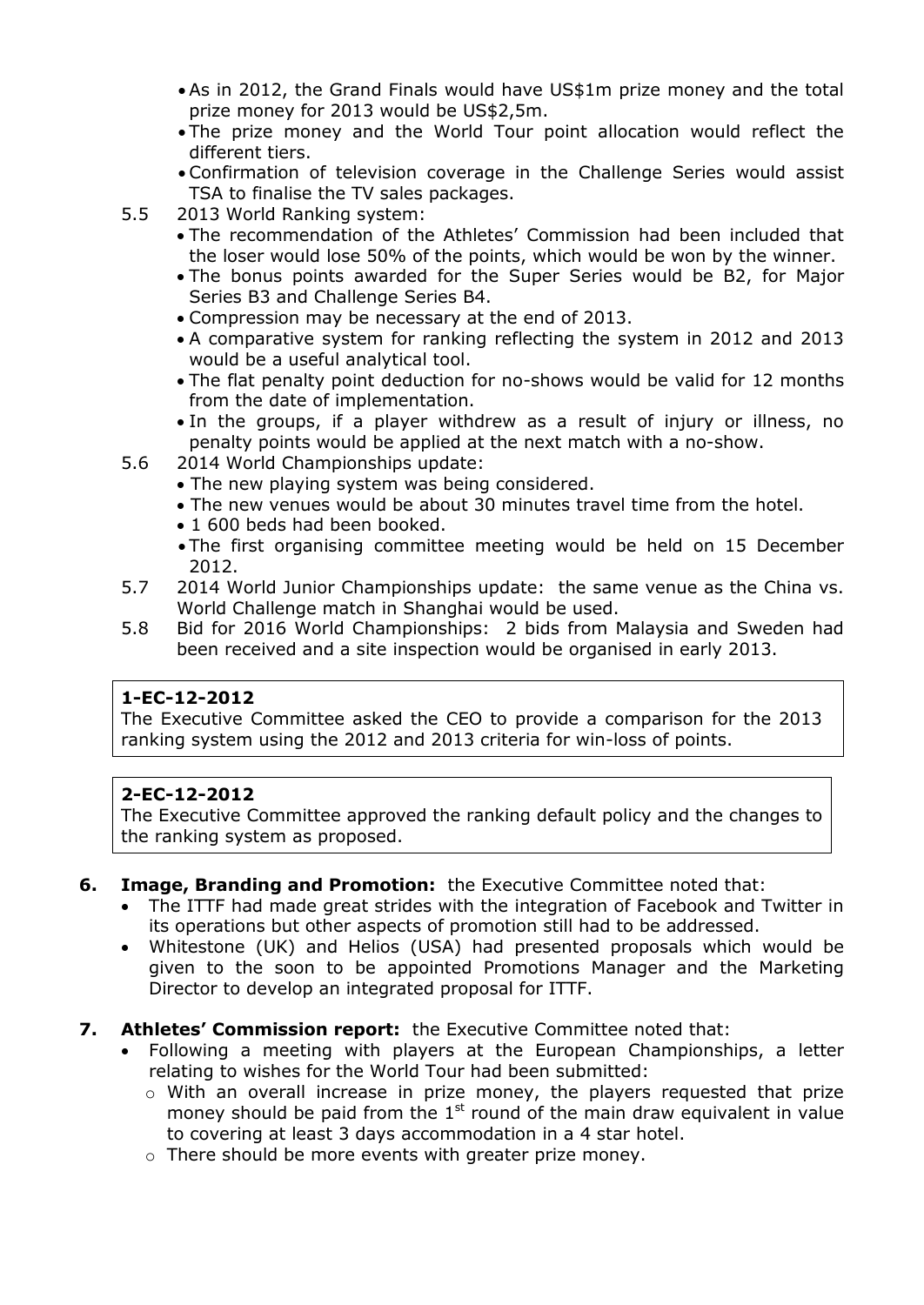- $\circ$  Conditions for the World Tour should be better with a greater correlation between prize money and the level of conditions and if there was a poor quality event, it could be removed from the calendar in the following year.
- $\circ$  The top 8 men and women seeds at the event should receive free accommodation in a 4 star hotel and access to the VIP room in exchange for promoting the event; this would require an increased contribution to the organisers and a definition of top 8 seeds (i.e. 8 seeds at start of event, or quarter finalists).
- o The tables in the practice and playing halls should be identical.
- o If the practice hall was not large enough to accommodate the demand, players should be allowed to train in the competition hall before the first round; with show tables, it was not always possible to have "identical" tables.
- $\circ$  The rule that players in the doubles should play in the same shirt was not applied in such a way to allow the players to have the same colour rather than exactly the same shirts as they may have different sponsors.
- o There should be 16 seeds in the doubles draw.
- o The "lucky loser" system should be abolished.
- In order to guarantee television coverage and therefore increased sponsorship, it would help if top players would "guarantee" that they would participate in certain events.
- Currently the participation of players was addressed through an incentive (free hospitality offered by organisers individually).
- In 2 years, the prize money for the World Tour had increased by US\$500 000.
- Jun Mizutani had stopped competing due to the use of boosters and tuners, which could not be detected through the racket control process.
- A proposal that from the quarterfinals on, the rubbers should be removed from the racket to check or that rubbers were fixed in the call area had been submitted.
- Further work would be done with the Executive Director (Education and Training), the Equipment Manager and the laboratory on detecting boosters.
- The ETTU was considering the establishment of an ETTU Athletes' Commission.
- Proposals from the Athletes' Commission for the AGM and BoD would be submitted by the due date.

The Executive Committee asked the CEO, Marketing Director, Deputy Executive Director (Competitions) and TMS Managing Director, to discuss with the Athletes' Commission the guaranteed participation of top players at identified events to assist in increasing sponsorship income.

# **4-EC-12-2012**

The Executive Committee asked the CEO to send to the chairperson of the Athletes' Commission the summary evaluations of tournaments.

# **5-EC-12-2012**

The Executive Committee asked the CEO to ensure access to the VIP lounge on the final competition day for semi-finalists and finalists, including U21 players.

#### **6-EC-12-2012**

The Executive Committee asked the Athletes' Commission to identify which events provided different brands and/or models of tables in competition and training halls.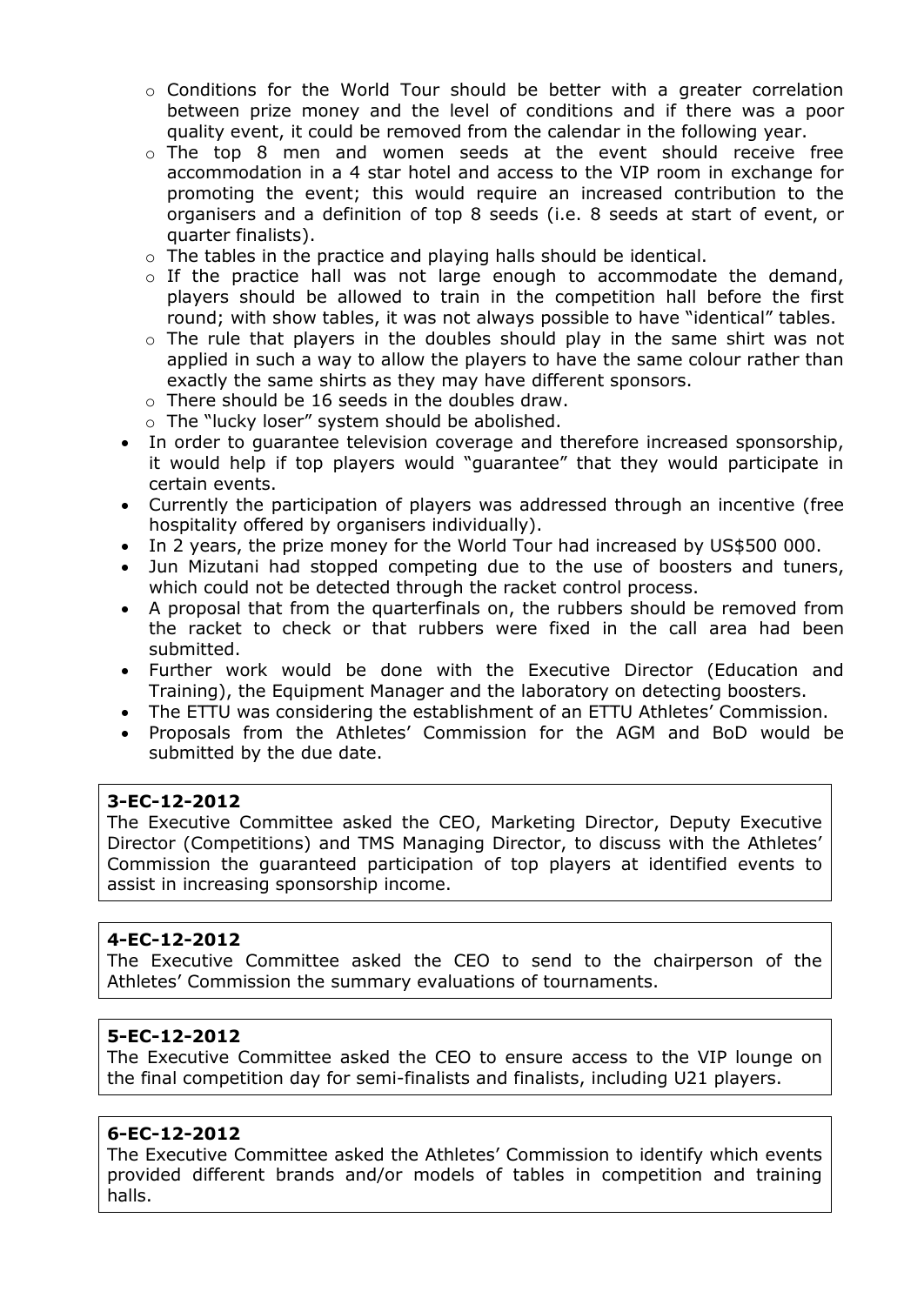The Executive Committee asked the Deputy Executive Director (Operations) to add the racket control mission statement to the terms of reference of the Athletes' Commission.

- **8. Global Junior Programme:** the Executive Committee noted that:
	- 8.1 2012 World Cadet Challenge and Global Junior Circuit Finals:
		- These events had now been separated.
		- The Executive Director (Education and Training) would assess the impact on the separation of the events.
		- The support of the Guam Governor's office ensured the success of the event.
		- The Hopes Programme provided a stepping-stone to the World Cadet Challenge.
		- The Director (Competitions and Global Junior Programme) had set the bar very high to support the delivery of an excellent event.
		- The participation of the home team should be addressed.
	- 8.2 Junior Commission report:
		- The present playing system for the World Junior Championships would be evaluated after 3 years.
		- The Executive Director (Education and Training) would evaluate the Global Junior Programme.
		- For the Youth Olympic Games, events already on the 2013 Global Junior Circuit calendar should be used for pre-qualification ensuring that an event per continent was included.
		- The events in Egypt, Korea, New Caledonia, Canada, Brazil and Hungary had been proposed as the pre-qualification events for the ITTF YOG World Qualification Tournament.
		- The same playing system as 2010 was supported (except eliminating the 2<sup>nd</sup> group stage in singles) and the age group should be 1996 to 1999.
		- The Junior Commission wished to clarify whether it was responsible for the Hopes Programme.
		- The Young Umpires' Project had been included in the presentation to the IOC as part of the overall proposed approach to the Youth Olympic Games.
	- 8.3 2013 Global Junior Circuit:
		- One new organiser, Croatia, had been added to the calendar.
		- 32 events were now on the calendar for 2013.

# **8-EC-12-2012**

The Executive Committee agreed that the tables sponsored for the World Cadet Challenge should be divided equally between the national association and the Governor's office, with the option for the Governor to give all the tables to the association.

# **9-EC-12-2012**

The Executive Committee agreed that the Hopes programme would remain part of the Education and Training Programme.

- **9. TMS International update:** the Executive Committee noted that:
	- Volkswagen had paid 80% of the sponsorship agreement as they claimed that 20% had to be deducted for tax and this would be disputed by the ITTF.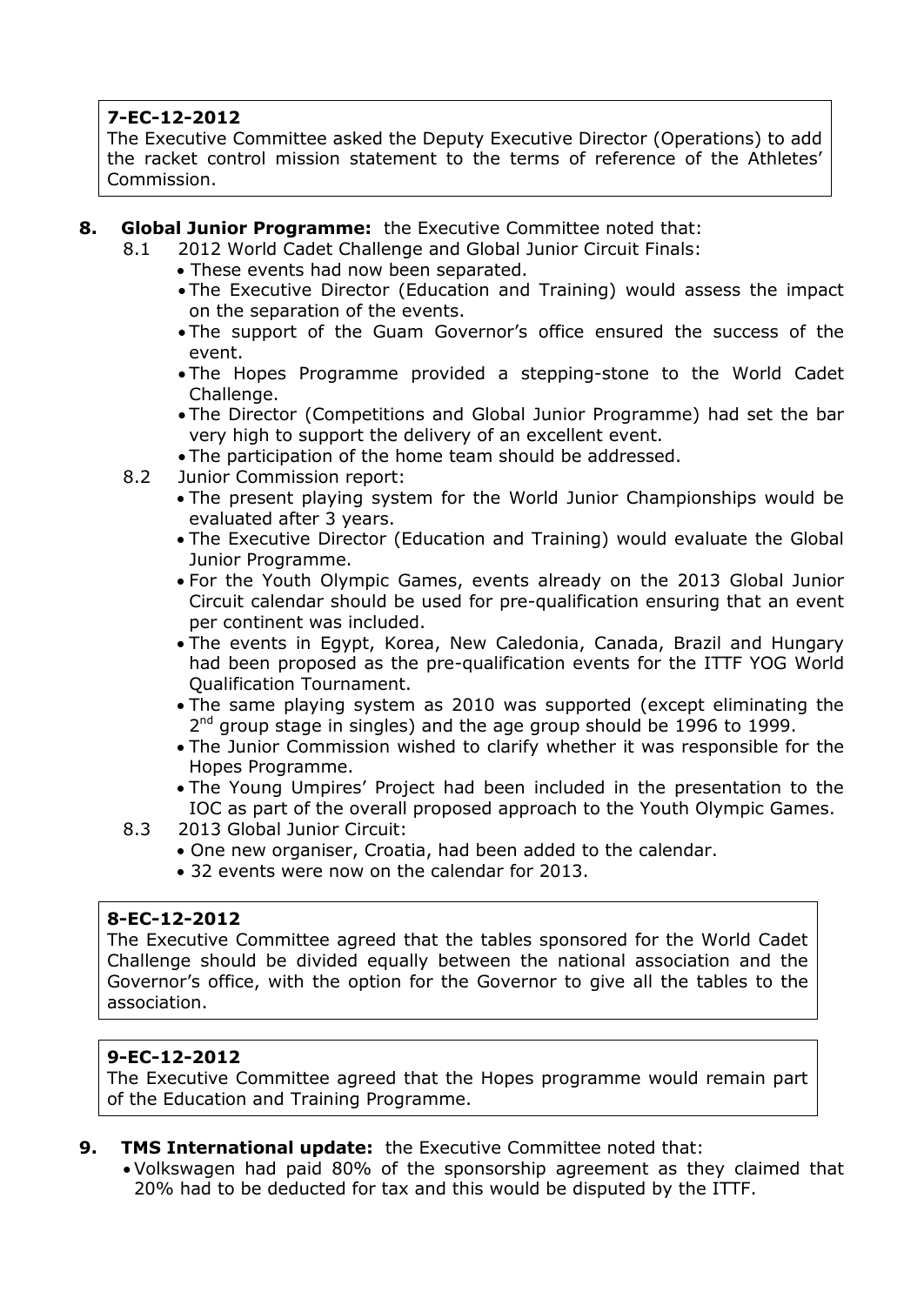- Discussions were underway with Liebherr for the World Championships (major sponsor), Men's World Cup (title sponsor) and World Team Cup (major sponsor) until 2015 and was linked to the extension of the agreement with Eurosport.
- Double Fish would sponsor the World Tour Grand Finals for the next 4 years and would replace Stag as the equipment sponsor for the ITTF North American Championships and Cup in 2013.
- DHS would replace Stag as the sponsor for the ITTF LATTU events in 2013.
- China Unicom would like to continue its association with the World Championships in 2013 and 2014.
- Tissot had not responded yet to the final offer for their association with the World Championships.
- Discussions were underway with the GAC Group for sponsorship of the World Tour.
- TSA had extended the number of agreements for television rights and its motivation would increase as more rights were acquired.

| Territory covered               | <b>Broadcaster</b>                                                                                                                                                                                                                                                                                                                                                                              |
|---------------------------------|-------------------------------------------------------------------------------------------------------------------------------------------------------------------------------------------------------------------------------------------------------------------------------------------------------------------------------------------------------------------------------------------------|
| Africa                          | SuperSport                                                                                                                                                                                                                                                                                                                                                                                      |
| <b>Brazil</b>                   | Globo                                                                                                                                                                                                                                                                                                                                                                                           |
| Canada                          | <b>CBC</b>                                                                                                                                                                                                                                                                                                                                                                                      |
| North America                   | Asia Broadcasting                                                                                                                                                                                                                                                                                                                                                                               |
| <b>USA and Caribbean</b>        | America One                                                                                                                                                                                                                                                                                                                                                                                     |
| Mexico and Latin America<br>ex  | <b>MVS Multivision</b>                                                                                                                                                                                                                                                                                                                                                                          |
|                                 |                                                                                                                                                                                                                                                                                                                                                                                                 |
|                                 | <b>PCCW</b>                                                                                                                                                                                                                                                                                                                                                                                     |
|                                 | <b>TDM</b>                                                                                                                                                                                                                                                                                                                                                                                      |
|                                 | Astro                                                                                                                                                                                                                                                                                                                                                                                           |
|                                 | <b>SkyNet</b>                                                                                                                                                                                                                                                                                                                                                                                   |
|                                 | Starhub, Mediacorp                                                                                                                                                                                                                                                                                                                                                                              |
|                                 | <b>GMM Grammy</b>                                                                                                                                                                                                                                                                                                                                                                               |
|                                 | <b>VCTV</b>                                                                                                                                                                                                                                                                                                                                                                                     |
|                                 | <b>ESPN Star Sports</b>                                                                                                                                                                                                                                                                                                                                                                         |
|                                 | Al Jazeera                                                                                                                                                                                                                                                                                                                                                                                      |
|                                 | VRT, RTBF                                                                                                                                                                                                                                                                                                                                                                                       |
|                                 | TV <sub>2</sub>                                                                                                                                                                                                                                                                                                                                                                                 |
|                                 | <b>NOS</b>                                                                                                                                                                                                                                                                                                                                                                                      |
|                                 | EBU (news access)                                                                                                                                                                                                                                                                                                                                                                               |
|                                 | Sport A (news access)                                                                                                                                                                                                                                                                                                                                                                           |
|                                 | <b>TVR</b>                                                                                                                                                                                                                                                                                                                                                                                      |
|                                 | <b>NTV Plus</b>                                                                                                                                                                                                                                                                                                                                                                                 |
|                                 | gbsport.tv                                                                                                                                                                                                                                                                                                                                                                                      |
|                                 | Poverknost TV                                                                                                                                                                                                                                                                                                                                                                                   |
|                                 |                                                                                                                                                                                                                                                                                                                                                                                                 |
| Tajikistan, Kyrgyzstan, Moldova |                                                                                                                                                                                                                                                                                                                                                                                                 |
| Austria                         | <b>ORF</b>                                                                                                                                                                                                                                                                                                                                                                                      |
| Sweden                          | <b>SVT</b>                                                                                                                                                                                                                                                                                                                                                                                      |
| Turkey                          | Sports TV                                                                                                                                                                                                                                                                                                                                                                                       |
| Worldwide                       | SNTV (news access)                                                                                                                                                                                                                                                                                                                                                                              |
|                                 | Deutsche Welle<br>Omnisport (news access)                                                                                                                                                                                                                                                                                                                                                       |
|                                 |                                                                                                                                                                                                                                                                                                                                                                                                 |
|                                 | <b>Brazil</b><br>Hong Kong<br>Macau<br>Malaysia and Brunei<br>Myanmar<br>Singapore<br>Thailand<br>Vietnam<br>Pan-Asia<br>Middle East and North Africa<br>Belgium<br><b>Denmark</b><br>Netherlands<br>Europe<br>Germany<br>Romania<br>Russia<br><b>UK</b><br>Ukraine, Kazakhstan, Belarus,<br>Uzbekistan,<br>Azerbaijan,<br>Turkmenistan, Georgia, Armenia,<br>Worldwide<br>(excluding<br>China, |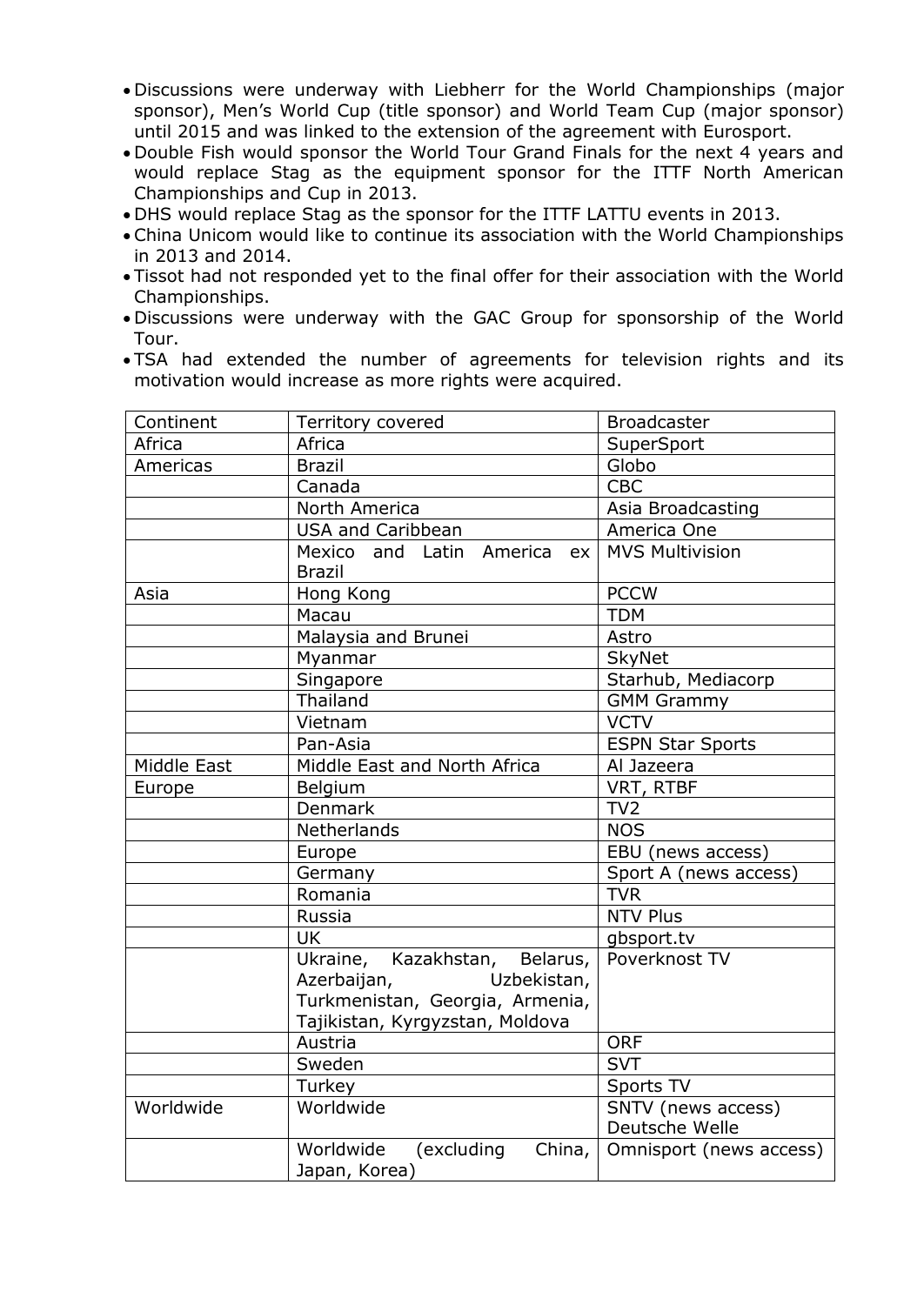- The flooring for the Youth Olympic Games would be Tinsue and this would also extend to the ITTF continental championships and cups for the next 2 years.
- For the first time ever, a sponsorship agreement had been signed with DHS for the 2014 ITTF PTT World Championships and the 2013 ITTF PTT Asian Championships.
- Fox Sports would cover Oceania events for 4 years.
- TMS had already transferred the full contractual amount for 2012 to the ITTF.

The Executive Committee asked the Marketing Director to send the Volkswagen contract to Mr Weikert for an opinion on the deduction of 20% tax.

# **10. 2013 AGM and BoD:** the Executive Committee noted that:

- 10.1 Review of the constitution and timelines:
	- Mr. Rönmark and Mr. Sporrer had developed the first draft in 2012.
	- Associations had been invited to submit their input on the current constitution by 1 March 2013.
	- The first formal draft incorporating the input from associations and the working group's draft would be developed and distributed by 15 June 2013.
	- Associations would be invited to comment on the next draft by 1 September 2013.
	- The final draft would be issued before December 2013 to be distributed 6 months before the 2014 AGM.
- 10.2 Continental federation affiliation:
	- The affiliation criteria draft would be presented at the DCC meeting on 14 December 2012 with continental federations commenting before the next Executive Committee meeting.
	- Applications would be submitted by 23 February 2013 (1<sup>st</sup> round) and, if approved by the AGM, benefits would be received retroactive from 1 January 2013.
	- Applications that would be submitted after 23 February but by 1 May 2013  $(2^{nd}$  round) and approved by the AGM, benefits would be received from 1 July 2013.
	- 4 continents had met the draft criteria already and indicated that they would meet the first timeline.
- 10.3 Illegal betting and anti-corruption rules:
	- Model rules developed by ASOIF had been adapted for the ITTF's use.
	- These rules should be added to the Handbook as chapter 6 if approved by the BoD.
- 10.4 Review of the anti-harassment policy:
	- Clause 23 should be changed to review the policy every 4 years.
	- Training for various people should be identified to prevent harassment from taking place.
	- The appointment of the anti-harassment officers should be considered.
- 10.5 Propositions and resolutions from the EC:
	- The process to fill a vacancy on the Executive Committee should be adjusted.
	- The President will provide a proposed text for the next EC meeting.

# **11-EC-12-2012**

The Executive Committee asked the Deputy Executive Director (Operations) to request the chairperson of the Rules Committee to include wording to cover all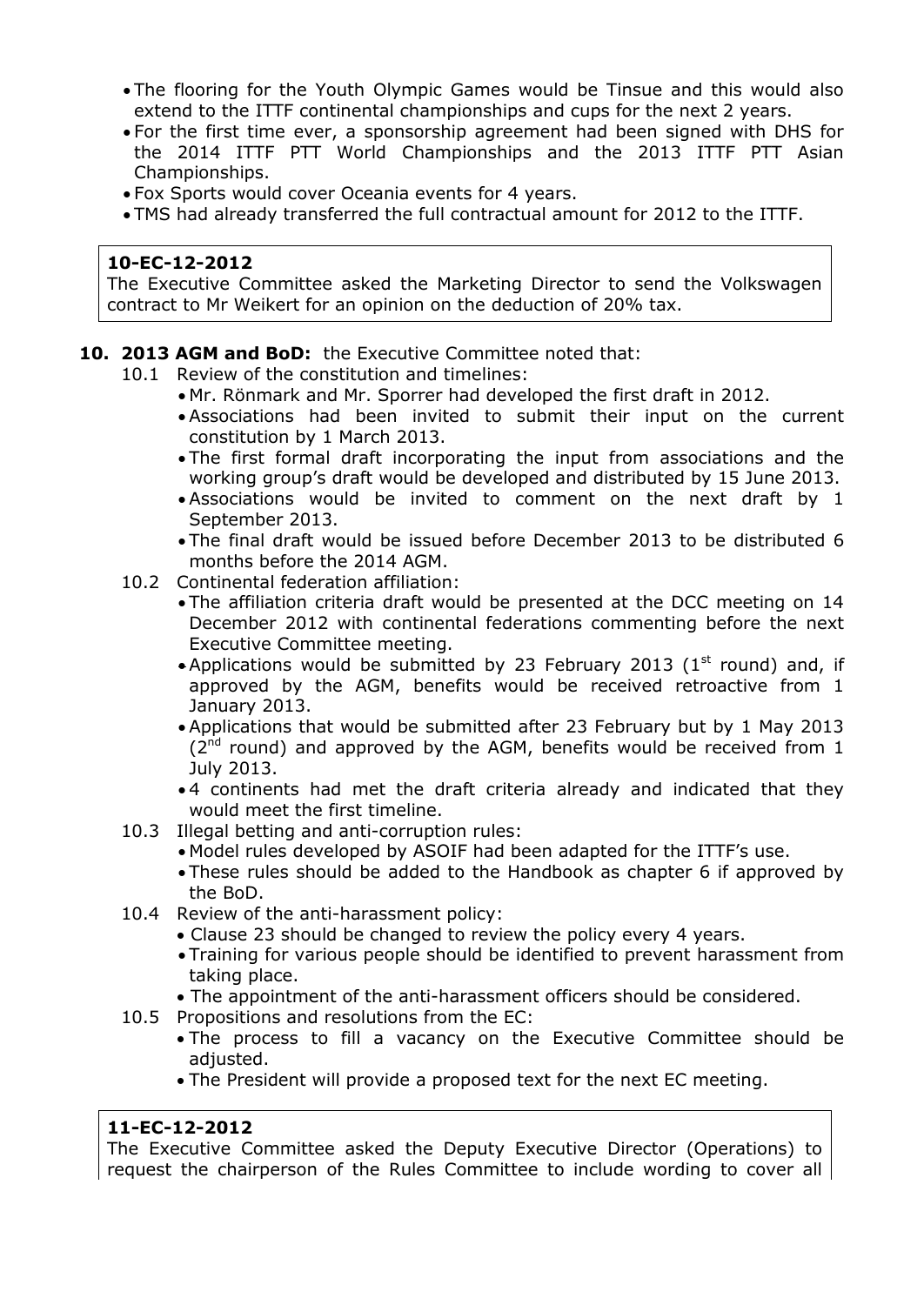participants in the section on sanctions for the draft illegal betting and anticorruption rules.

# **12-EC-12-2012**

The Executive Committee asked Ms Sörling and the Deputy Executive Director (Operations) to review the anti-harassment policy and submit proposals to the next Executive Committee meeting.

# **11. Finance:** the Executive Committee noted that:

- 11.1 Finance and travel policy for PAC, BoD, committees and working groups:
	- The clause on exceptional circumstances should be removed.
	- The invitation letter to the PAC should be clear about rights and obligations.
- 11.2 Olympic allocation and investment:
	- The IOC would distribute additional funding as a result of increased income from the 2012 Olympic Games.
	- The negative cash flow in the fourth year of the quadrennial should be resolved as a result.
	- The development allocation to the continents would represent an increase of 31% over the previous quadrennial.
	- VAT would have to be paid to the Swiss authorities.
	- A similar amount would probably not be realised after the 2016 Olympic Games, as 2 additional sports would have been added to the programme.
	- Ways to invest the surplus to build up a reserve would be investigated by the President and the Deputy President.

# **13-EC-12-2012**

The Executive Committee resolved to provide the development continental allocation for 2013-2016 as previously decided.

# **14-EC-12-2012**

The Executive Committee asked the Executive Director (Operations and Olympic Games) to investigate what investment packages other IFs were using and to report to the next meeting.

# **12. Equipment:** the Executive Committee noted that:

- 12.1 Testing of floor quality and budget:
	- Currently floors were not re-tested once they had been approved.
	- 2 laboratories had been recommended to do the testing to assess the competence of the respective laboratories.
	- A minimum specification for the colour of the floor should be defined.
	- The laboratory in Singapore should be involved.
- 12.2 Branding:
	- There was some incorrect use of the ITTF logo by equipment manufacturers.
	- The addition of branding guidelines to the relevant technical leaflets was recommended.

# **15-EC-12-2012**

The Executive Committee, supporting the proposal for testing the floors in principle and to pay for one of the tests with the manufacturer paying the other test; asked the Marketing Director and Equipment Manager to:

a) Involve the Singapore laboratory in testing the floors;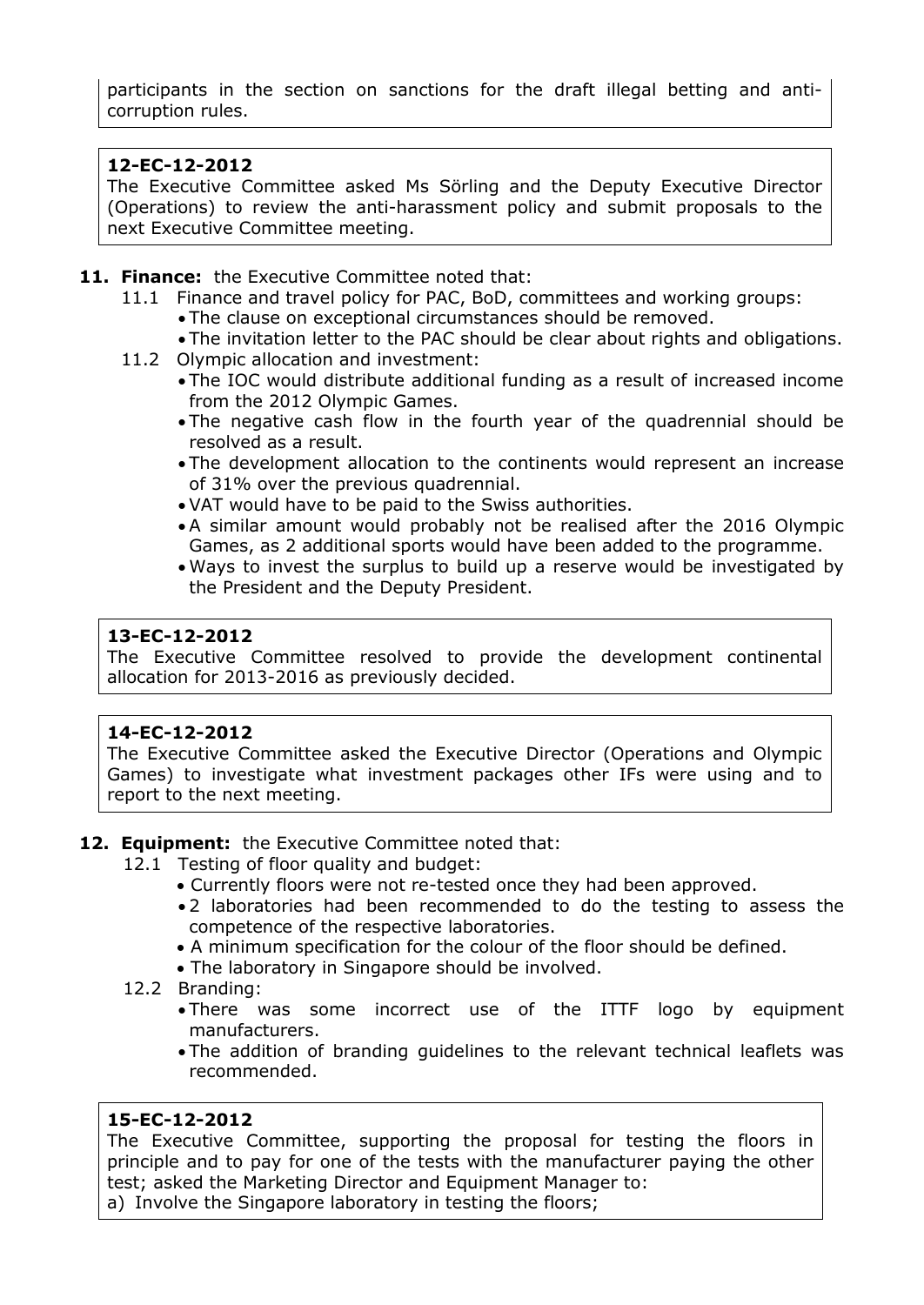# b) Recommend a period of time over which 2 tests should be done.

# **16-EC-12-2012**

The Executive Committee approved the branding guidelines for equipment and asked the Marketing Director and the Equipment Manager to ensure that they were included in the relevant technical leaflets for approval by the BoD.

# **13. Staff update:** the Executive Committee noted that:

- 150 applications had been received for the post of Promotion Manager and the candidate finally recommended had a background in table tennis and was currently working in another IF.
- The contract with the Museum Curator had been signed.
- The Executive Director (Operations and Olympic Games) had opted not to continue with the organisation, had guaranteed a smooth transition and had offered to do some consultancy work for the ITTF.
- The Executive Director (Operations and Olympic Games) expressed his thanks for 14 productive years with the ITTF noting that the ITTF had grown from a small to medium sized federation, he was exiting at a time when the organisation was at a critical point.
- The President thanked Mr Jordi Serra and indicated that Mr Serra would be honoured at the next AGM.
- As a result, the CEO would discuss a new contract with the Deputy Executive Director (Operations) and a new staff member would be appointed.
- A part-time appointment to offer guided tours for the museum had been initiated as a result of a meeting between the President and the Mayor of Renens.
- For the first time, 6 continental development officers had been appointed.
- The Executive Director (Education and Training) would become a Senior Consultant to the Development, Education & Training Programme, as of 1 January 2013.
- The next phase of the staff structure plan would come in effect as of 1 January 2013 and details will be circulated to all concerned.

# **17-EC-12-2012**

The Executive Committee resolved to offer appointment of Promotions Manager to **Mr Matt Pound** with effect from 15 February 2013.

# **18-EC-12-2012**

The Executive Committee invited the Executive Director (Operations and Olympic Games) to the AGM at the World Championships in Paris.

#### **14. Dates of future meetings:** the Executive Committee noted that future meetings would be held:

- 14.1 Next EC meeting: 23 and 24 February 2013 (Doha)
- 14.2 Future EC meetings: 12 May and 20 May 2013 (Paris).

# **15. Any other business:** the Executive Committee noted that:

- 15.1 Eligibility of a German player:
	- A player of Chinese origin who had lived in Germany for a long time could participate in the World Tour and Olympic Games but was not eligible to represent Germany in world title events as she was over 21 years old.
	- The issue revolved around the age at which the player changed nationality and the date at which the change was registered.